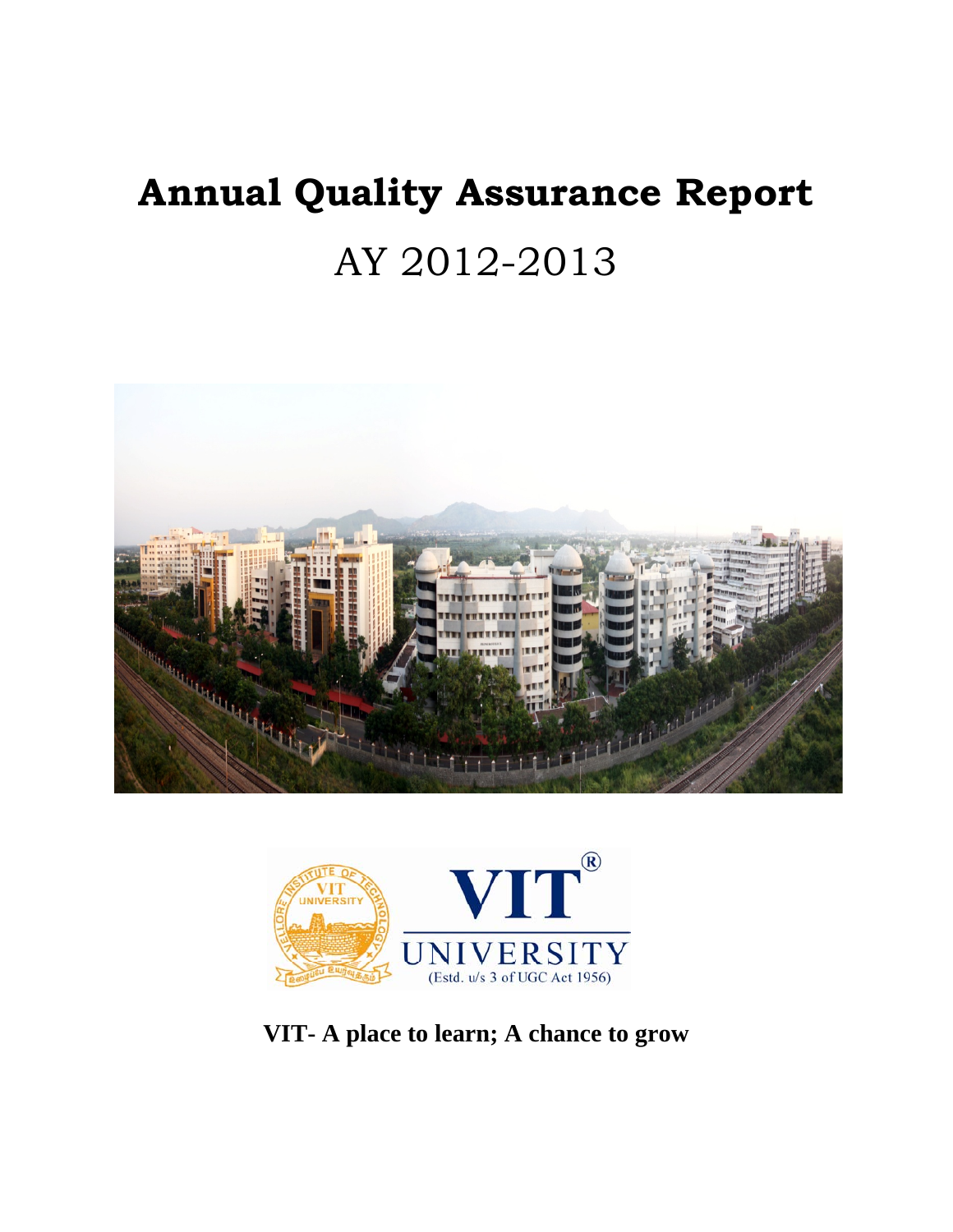## **Annual Quality Assurance Report**

Submitted

to

## **National Assessment and Accreditation Council**



## **AY 2012-2013**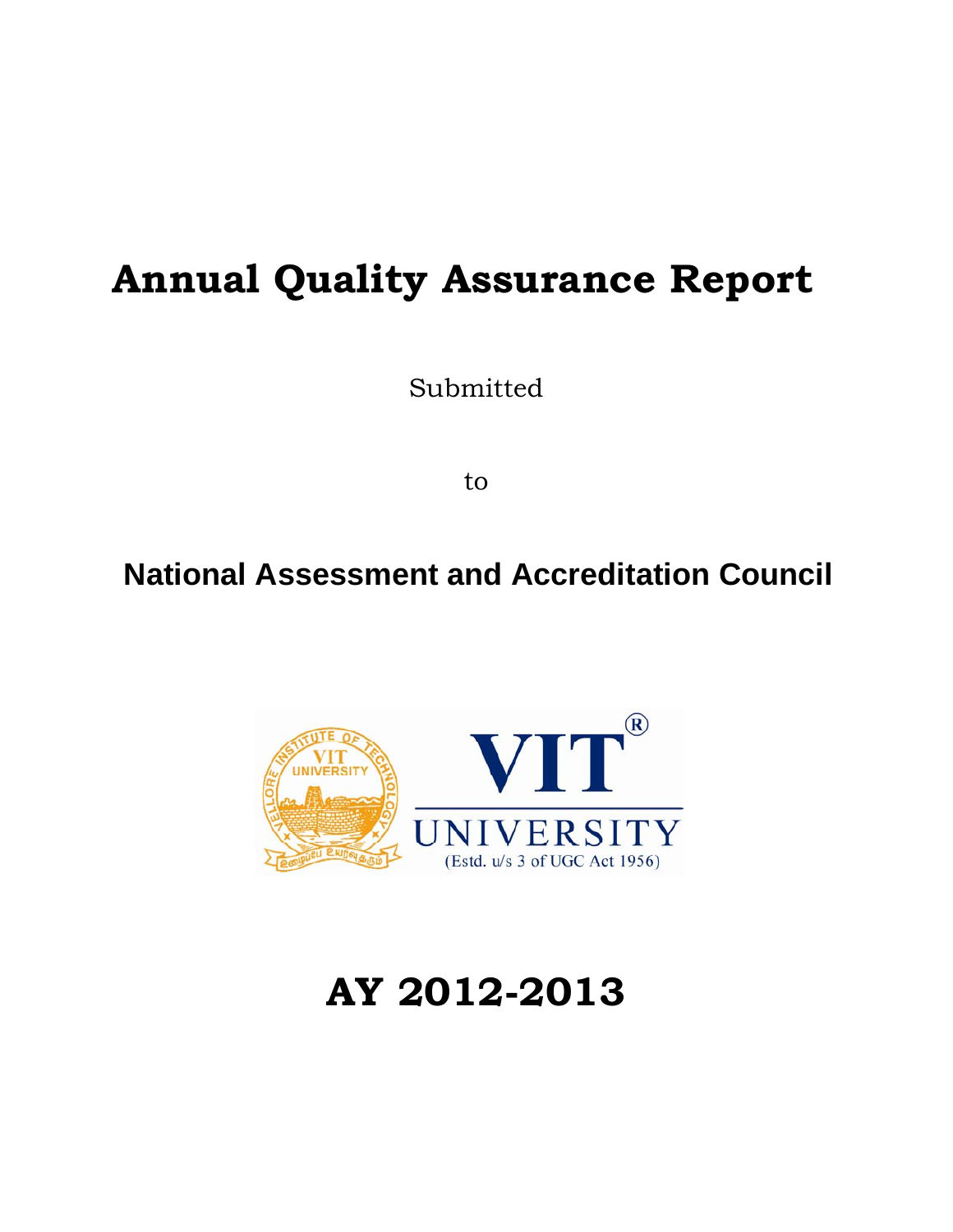### **1. Kindly provide the details of the institution**

| Name of Institution      |                 | : VIT University           |
|--------------------------|-----------------|----------------------------|
| Year of Establishment of | the Institution | : 12.11.1984               |
| Address Line 1           |                 | : Katpadi – Tiruvalam Road |
| Address Line 2           |                 |                            |
| City/Town                |                 | : Vellore                  |
| <b>State</b>             |                 | : Tamilnadu                |
| Postal Code              |                 | :632014                    |
| <b>Email Address</b>     |                 | : registrar@vit.ac.in      |

#### **2. NAAC Accreditation/ Reaccreditation Details Year of Accreditation/**

| Reaccreditation                  | : 29.01.2009       |
|----------------------------------|--------------------|
| Current Grade                    | $\therefore$ A     |
| <b>CGPA</b>                      | : 3.25             |
| 3. Institutional Status          |                    |
| <b>4. Contact Person Details</b> |                    |
| Name of Head of Institution      | : Prof. V. Raju    |
| <b>Contact Phone</b>             | $: 0416 - 2202921$ |

| Email                    | : $vc@vit.ac.in$       |
|--------------------------|------------------------|
| Website URL              | : www.vit.ac.in        |
| Name of IQAC Coordinator | : Prof. G. Jayaraman   |
| Email                    | : gjayaraman@vit.ac.in |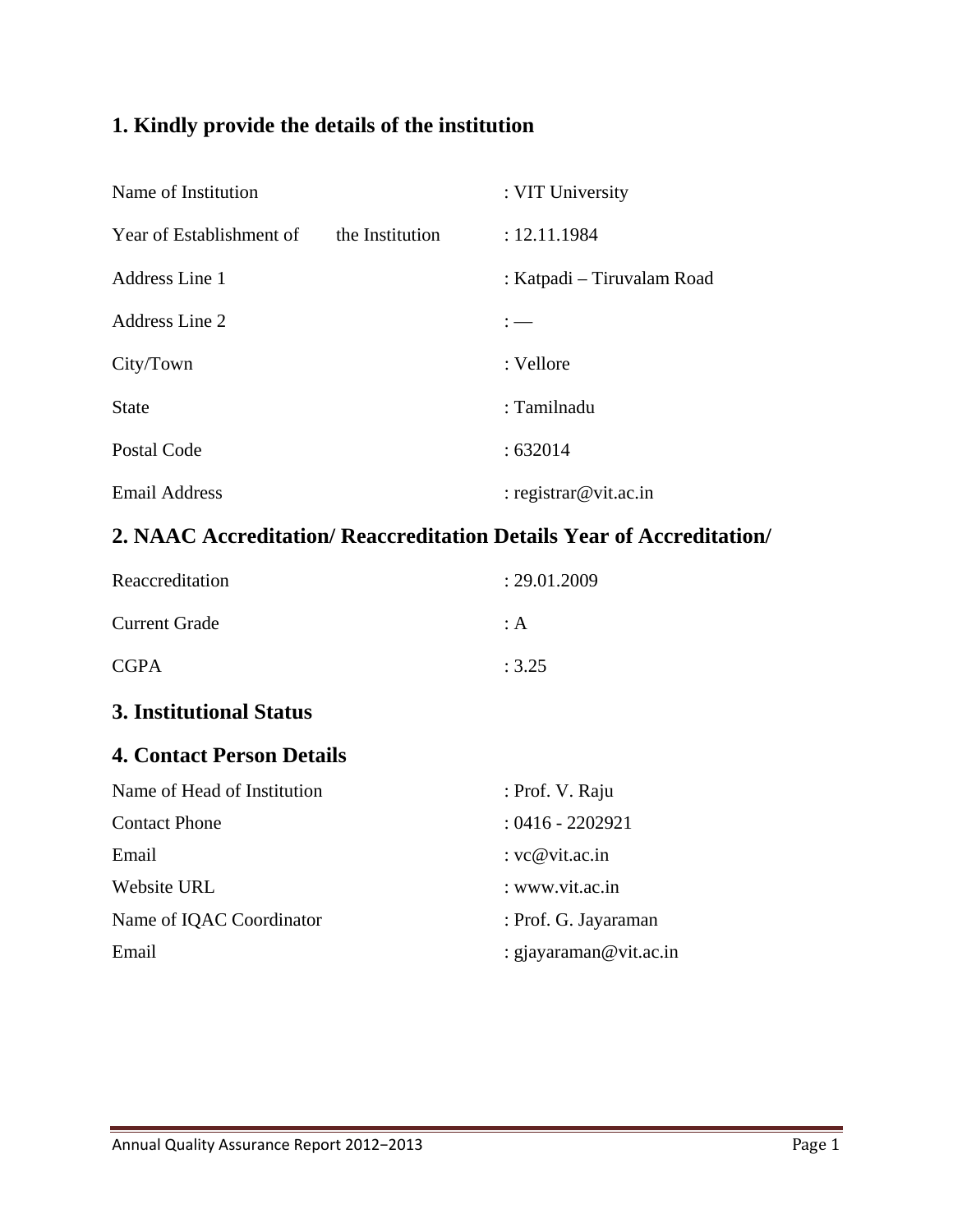#### **SECTION I**

This section is related to institutional goals, vision and mission, academic programmes and activities, strategies and action plans for institution building.

## **5. Number of academic programmes existing (Enter a number; 0 for nil)**  Undergraduate (BA/B.Sc./B.Com etc.) : 6 Post Graduate (MA/M.Sc./M.Com etc.) : 12 Research Programmes (M.Phil/P.hD) : 4 Certificate Programmes : 0 Professional Programmes (B.Tech/M.Tech/B.Ed/M.Ed/Medicine/Pharmacy/Paramedical/Nursing etc) : 34 Other value added programmes : 0 Any other programme offered (Specify) : 0 **6. Details on Programme Development (Enter a number; 0 for nil)**  New programmes added during the year  $: 0$ New programes designed : 6 Programes under revision : 1 Interdepartmental collaborative programmes : 0 Inter institutional collaborative programmes : 2 Number of review committee recommendations implemented (Total) : 7 Number of NAAC peer team recommendations implemented : 7 Number of UGC/any other expert committee recommendations implemented : 0 Number of review committee recommendation under implementation : 4 Number of NAAC peer team recommendations under implementation : 4 Number of UGC/ any other expert committee recommendations under implementation : 0 **7. Faculty Details (Enter a number; 0 for nil)**  Total faculty strength required as per norms for all programmes : Total faculty on rolls  $\hspace{1.5cm}$  : 965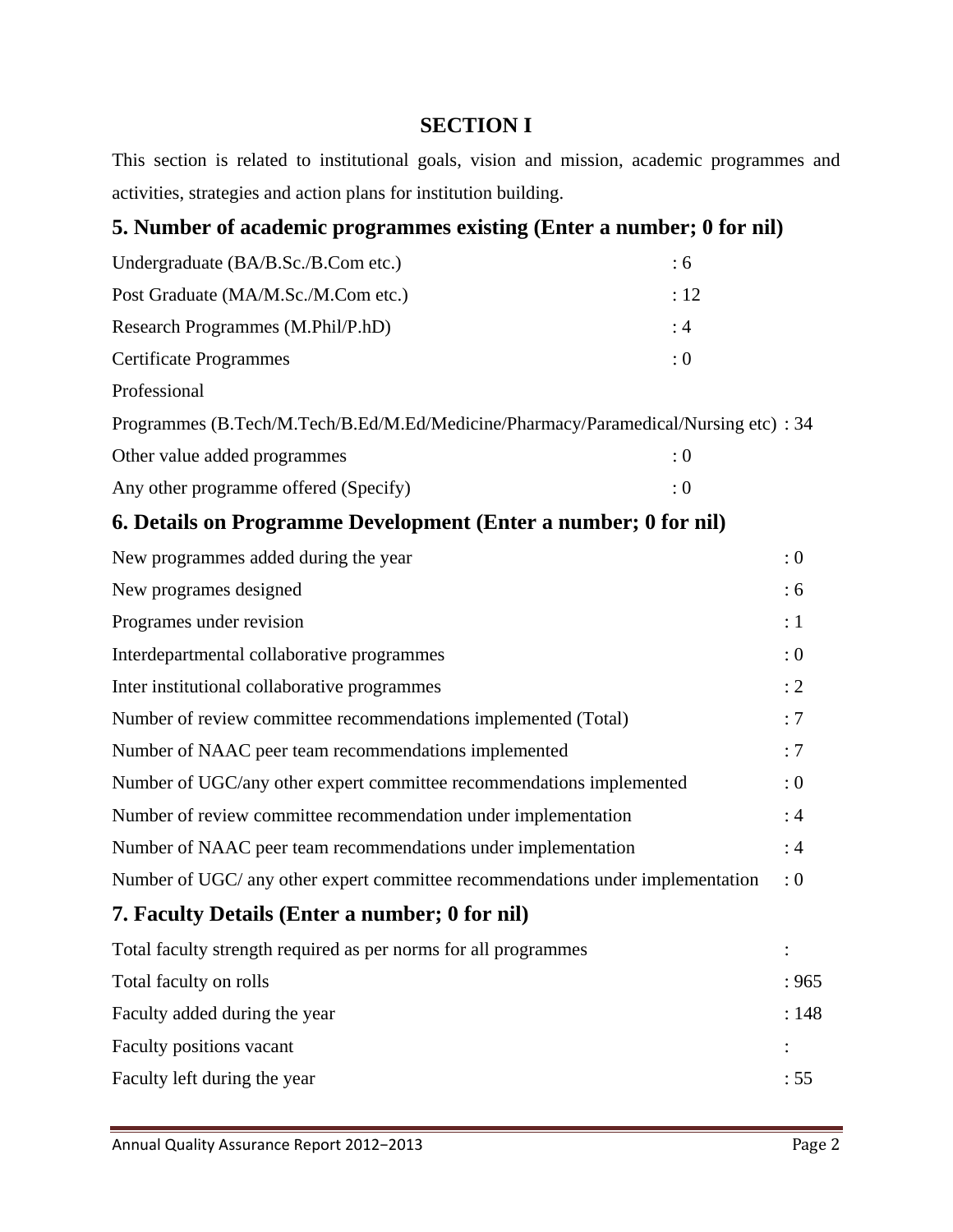| Total number of visiting faculty                                |       |
|-----------------------------------------------------------------|-------|
| Total number of guest faculty                                   |       |
| 8. Qualification of Faculty                                     |       |
| PhD and Above                                                   | : 349 |
| M.Phil                                                          | :78   |
| Masters Any other (Specify)                                     | : 523 |
| 9. Faculty qualification improvement                            |       |
| PhD awarded to existing faculty                                 | :42   |
| MPhil awarded to existing faculty                               | : 0   |
| Any other degree awarded to existing faculty                    | : 2   |
| 10. Administrative Staff Details (Enter a number; 0 for nil)    |       |
| Administrative staff (total sanctioned)                         |       |
| Administrative staff (Actual strength)                          | :812  |
| Added during the year of reporting                              | : 42  |
| Left during the year                                            | :42   |
| Number of posts vacant                                          |       |
| 11. Technical Support Staff Details (Enter a number; 0 for nil) |       |
| Technical Support Staff (Total sanctioned strength)             |       |
| <b>Technical Support Staff (Actual strength)</b>                | : 446 |
| Added during the year                                           | :81   |
| Left during the year                                            | : 51  |
| Number of posts vacant                                          |       |

#### **SECTION II**

This section surveys the quality sustenance and development activities during the year taken up by IQAC.

It reflects quality management structure, strategies, and processes which would enhance academic quality of the institution as perceived by faculty, students, alumni, and other stakeholders (social perception of the institution) inline with the vision, mission and goals of the institution.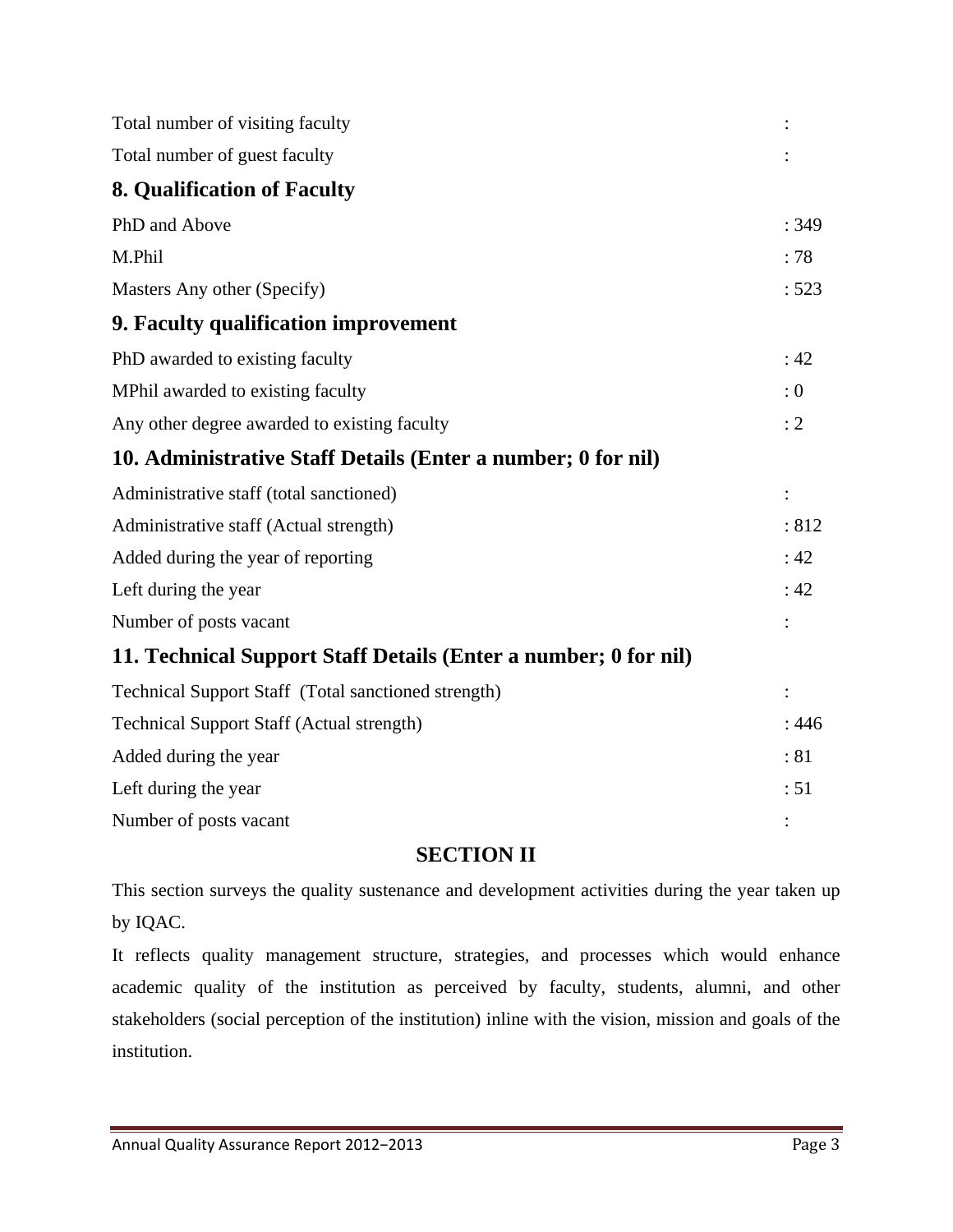#### **12. Establishment details**

| Year of establishment of IQAC DD/MM/YYYY                                            | : 09.03.2007 |
|-------------------------------------------------------------------------------------|--------------|
| 13. Composition of IQAC (Enter a number; 0 for nil)                                 |              |
| Number of IQAC members                                                              | : 12         |
| Number of Alumni in IQAC                                                            | : 0          |
| Number of Students in IQAC                                                          | : 2          |
| Number of Faculty in IQAC                                                           | : 2          |
| Number of Administrative Staff in IQAC                                              | : 3          |
| Number of Technical Staff in IQAC                                                   | : 0          |
| Number of Management Representatives                                                | : 2          |
| Number of External experts in IQAC                                                  | :1           |
| Number of any other stakeholder and community representatives                       | : 0          |
| <b>14. IQAC Meetings</b>                                                            |              |
| Number of IQAC meetings held during the year                                        | : 2          |
| 15. Whether Calendar of activities of IQAC formulated for the academic year         |              |
| 1. Yes 2. No                                                                        | : No         |
| 16. IQAC Plans for Development (Enter a number; 0 for nil)                          |              |
| Number of Academic programmes proposed                                              | : 0          |
| Number of value added programmes proposed                                           | : 0          |
| Number of skill oriented programmes proposed                                        | : 0          |
| Number of faculty competency and development programmes proposed<br>$\therefore$ 10 |              |
| Number of other staff development programmes proposed                               | : 20         |
| Number of student mentoring programmes proposed                                     | : 0          |
| Number of cocurricular activities proposed                                          | : 0          |
| Number of inter departmental cooperative schemes proposed                           | : 0          |
| Number of community extension programmes proposed                                   | : 0          |
| Any other programmes proposed (Specify)                                             | : 0          |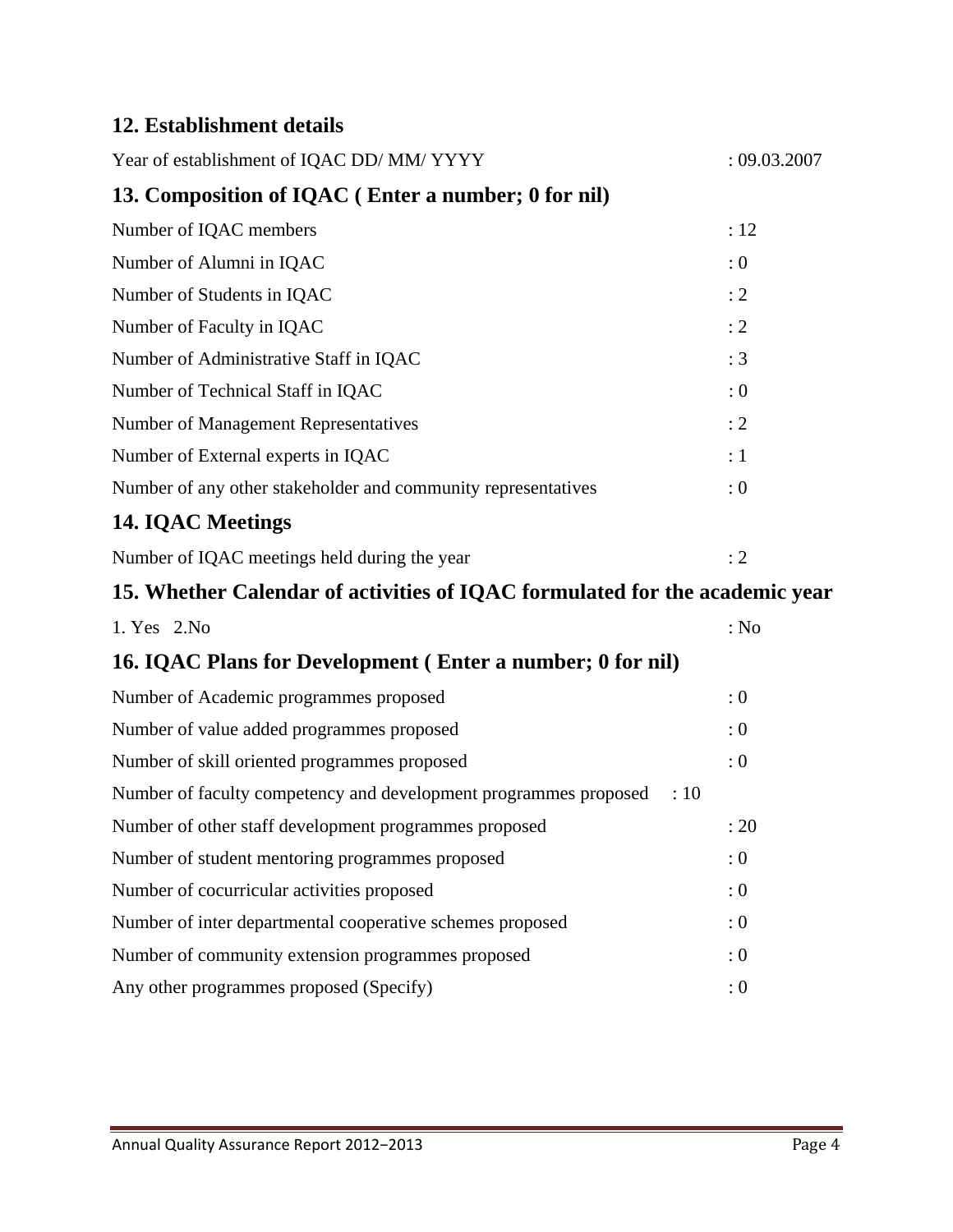## **17. IQAC Plans for development & Implementation (Enter a number; 0 for nil)**

| Number of academic programmes implemented<br>: 0                                      |      |
|---------------------------------------------------------------------------------------|------|
| Number of value added programmes implemented<br>: 0                                   |      |
| Number of skill oriented programmes implemented<br>: 0                                |      |
| Number of faculty competency and development programmes implemented                   | : 07 |
| Number of other staff development programmes implemented<br>: 0                       |      |
| Number of student mentoring programmes implemented<br>: 0                             |      |
| Number of cocurricular activities implemented<br>: 0                                  |      |
| Number of inter departmental cooperative programs implemented<br>: 0                  |      |
| Number of community extension programmes implemented<br>: 0                           |      |
| Any other programmes suggested that are implemented (Specify)<br>: 0                  |      |
| 18. IQAC Seminars and Conferences (Enter a number; 0 for nil)                         |      |
| Number of seminars/conferences/workshops organized by IQAC within the institution : 0 |      |
| Number of participants from the institution<br>: 0                                    |      |
| Number of particpants from outside<br>: 0                                             |      |
| Number of external experts invited<br>: 0                                             |      |
| Number of external conferences/seminars/ workshops on institutional quality attended  | : 2  |
| Number of events conducted with IQACs of other institutions as collobrative programes | : 0  |
| 19. Did IQAC receive any funding from UGC during the year?                            |      |

1. Yes 2. No : No : No **20. If the response to Qn. 18 is Yes, please provide the amount received from UGC (Input 0 if NA/NIL) Any other source including internal financial support from the management (Specify amount)** 

Amount Received from UGC : 0

Amount Received from any other source including the college management : 0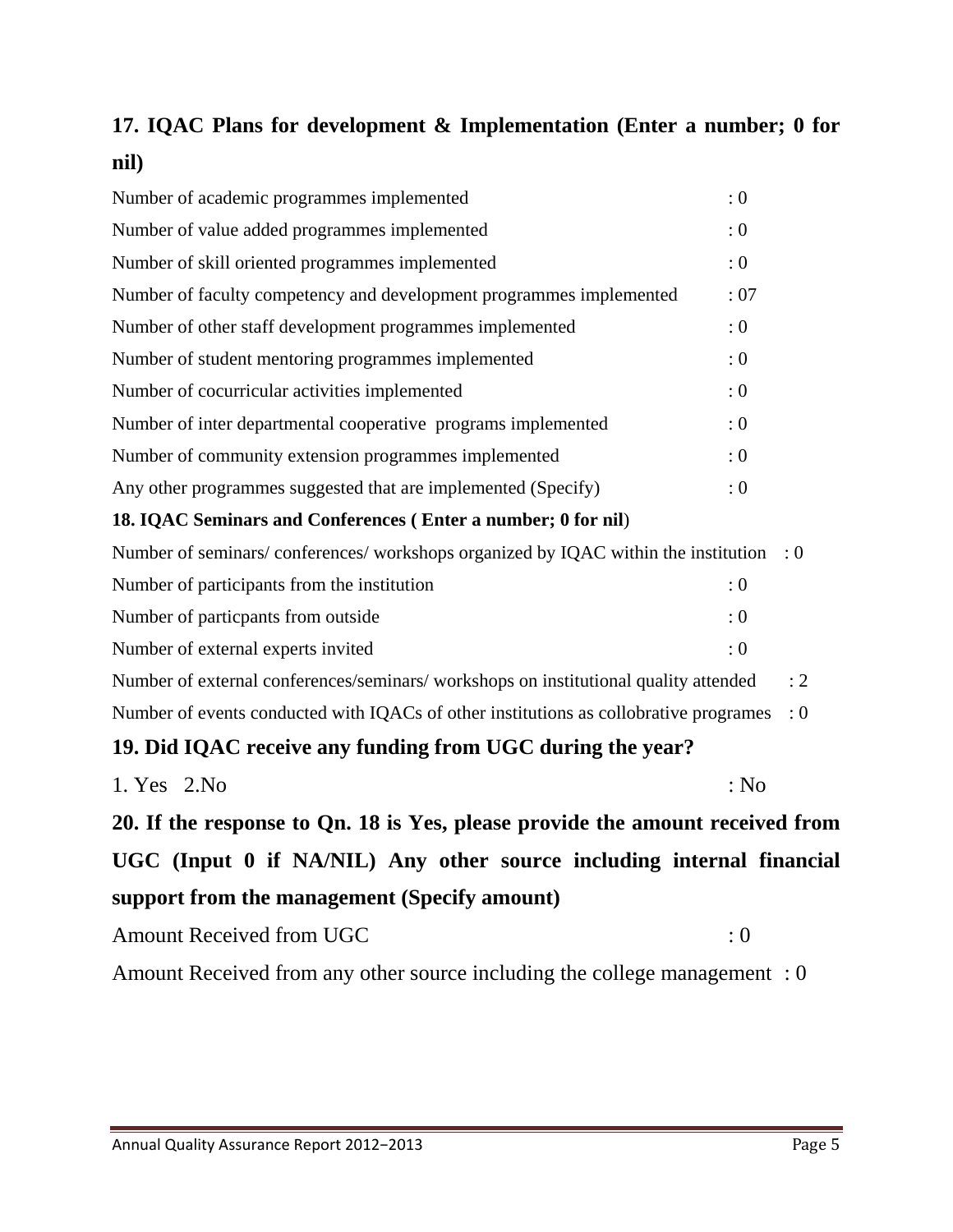## **21. Any significant contribution made by IQAC on quality enhancement during current year (Please provide details in bullet format)**

2011-2012 : Implementation of PBL and RBL course.

2012 -2013: Increase in the research output, as publication in journals peer reviewed

#### **SECTION III**

In this section the events, activities, and outputs in the field of research and academic areas are being surveyed.

#### **22. Academic Programmes**

| Number of new academic programes developed or designed by faculty     | :7    |
|-----------------------------------------------------------------------|-------|
| Number of faculty members                                             |       |
| involved in curriculam restructuring/revision/syllabus development    | : 148 |
| Number of programes in which evaluation process reformation taken     |       |
| up and implemented                                                    | : 0   |
| Number of active teaching days during the current academic year       | : 146 |
| Average percentage of attendance of students                          | : 97  |
| Percentage of classes engaged by guest faculty and temporary teachers | : 0   |
| Number of self financed programmes offered                            | :56   |
| Number of aided programmes offered                                    | : 0   |
| Number of programmes Discontinued during the year                     | :1    |
| 23. Whether any systematic student feedback mechanism is in place?    |       |
| 1. Yes 2. No                                                          | : Yes |
| 24. Feedback Details (If answer to Question 20 is Yes)                |       |
| Percentage of courses where student feedback is taken                 | :100% |
| 25. Is feedback for improvement provided to the faculty?              |       |
| 1. Yes 2. No                                                          | : Yes |
| 26. Faculty Research, Projects, and Publication details for the year  |       |
| Number of major research projects undertaken during the year          | : 53  |
| Number of minor research projects undertaken during the year          | : 3   |
| Number of major ongoing projects                                      | :81   |
| Number of minor ongoing projects                                      | :4    |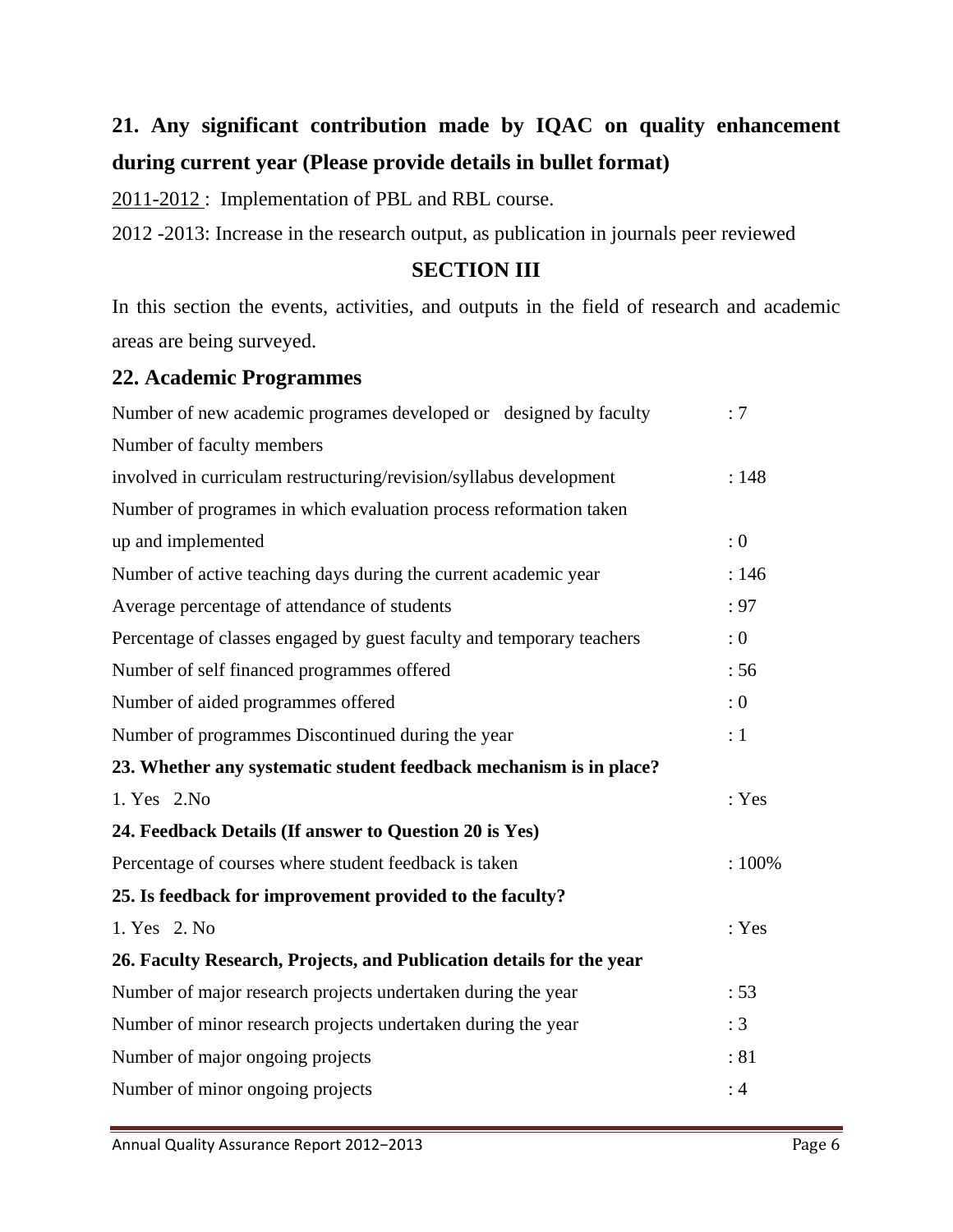| Number of major projects completed                                              | : 8      |
|---------------------------------------------------------------------------------|----------|
| Number of minor projects completed                                              | : 2      |
| Number of major project proposals submitted for external funding                | :70      |
| Number of minor project proposals submitted for external funding                | :8       |
| Number of research publications in peer reviewed journals                       | : 1111   |
| Number of research publications in international peer reviewed journals         | : 923    |
| Number of research publications in national peer reviewed journals              | :188     |
| Number of research papers                                                       |          |
| accepted for publication in international peer reviewed journals                |          |
| Number of research papers accepted for publication in national peer             |          |
| reviewed journals                                                               | $\vdots$ |
| Average of impact factor of publications reported                               | : 0.933  |
| Number of books published                                                       | :36      |
| Number of edited books published                                                | :10      |
| Number of books (single authored) published                                     | :6       |
| Number of books (coauthored) published                                          | :30      |
| Numbers of conferences attended by faculty                                      | : 550    |
| Number of international conferences attended                                    | : 331    |
| Number of national conferences attended                                         | : 219    |
| Number of papers presented in conferences                                       | :476     |
| Number of papers presented in international conferences                         | : 325    |
| Number of papers presented in national conferences                              | : 151    |
| Number of conferences organized by the institution                              | :50      |
| Number of faculty acted as experts resource persons                             | : 135    |
| Number of faculty acted as experts resource persons international               |          |
| Number of faculty acted as experts resource personsnational                     |          |
| Number of collaborations with international institutions                        | :7       |
| Number of collaborations with national institutions                             | : 29     |
| Number of linkages created during the year                                      | : 29     |
| Total budget for research for current year as a percentage of total institution |          |
| budget                                                                          | : 2.0    |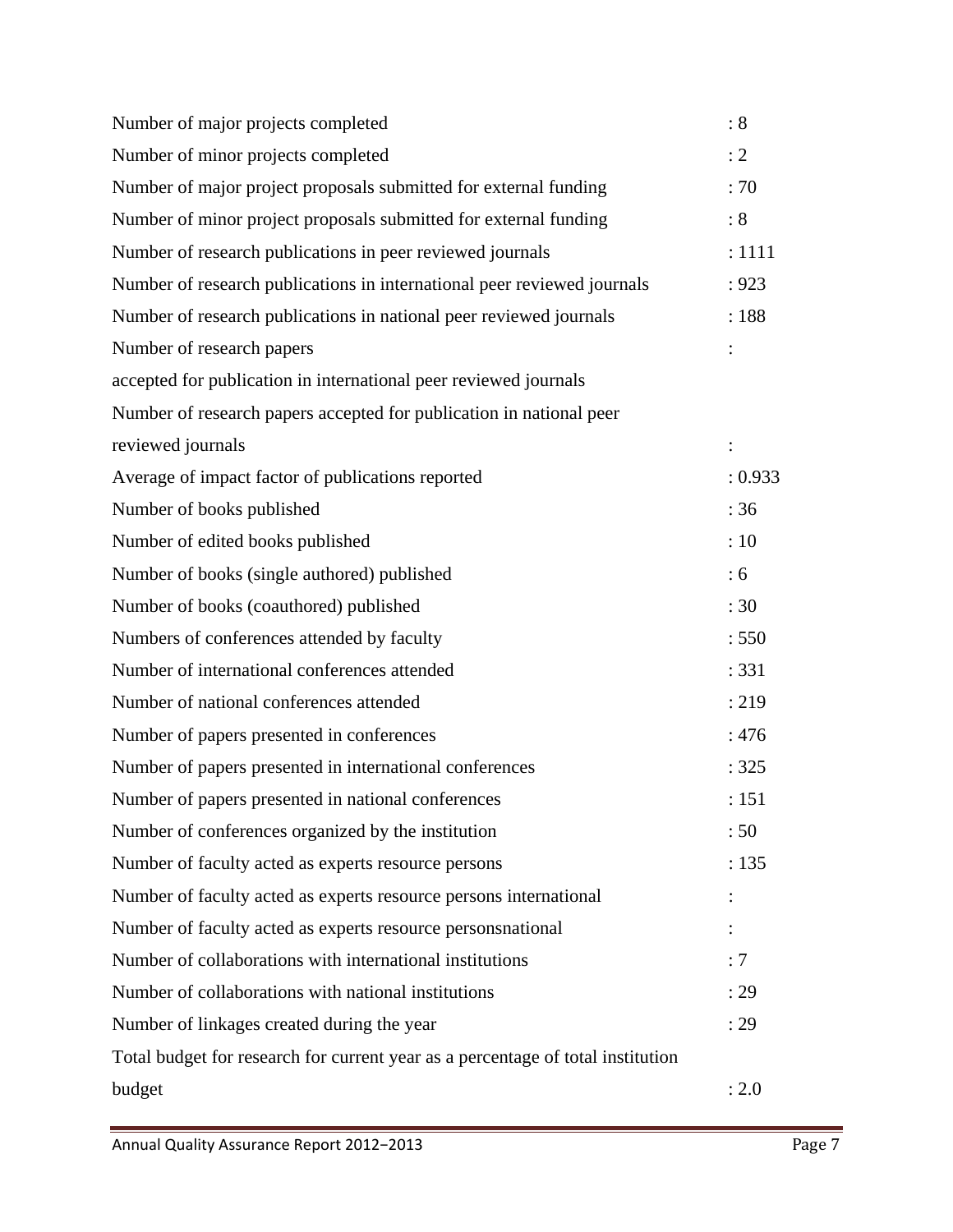| research activities                                                                     | : 18.13         |
|-----------------------------------------------------------------------------------------|-----------------|
| external experts/resource persons/reviewers/referees or any other significant           |                 |
| Percentage of faculty members invited as                                                |                 |
| Number of PhDs awarded during the year                                                  | :82             |
| recognitions received by faculty and research fellows of the institute in the year : 30 |                 |
| Number of research awards/                                                              |                 |
| Number of patents applied for in the year                                               | : 21            |
| Number of patents received in the year                                                  | $\colon 1$      |
| Amount of external research funding received in the year                                | : 3, 13, 81,000 |

#### **SECTION IV**

This section deals with Student Mentoring and Support System existing in the institution. This includes student activities, mentoring, and opportunities for development and inclusive practices.

#### **27. Student Details and Support Mechanisms**

| The total intake of students for various courses (Sanctioned)                       | :6030         |
|-------------------------------------------------------------------------------------|---------------|
| Actual enrollment during the year                                                   | : 5812        |
| Student dropout percentage during the year                                          | $: 3.8\%$     |
| Success percentage in the final examination across the courses                      | : 82.6        |
| Number of academic distinctions in the final examination and percentage             | : 5039 /27.5% |
| Number of students who got admitted to institutions of national importance          | : 92          |
| Number of students admitted to institutions abroad                                  | : 285         |
| Number of students qualified in UGC NET/ SET                                        | :44           |
| Number of students qualified GATE/CAT/ other examination (Specify)                  | : 515         |
| 28. Does student support mechanism exist for coaching for competitive examinations? |               |
| 1. Yes 2. No                                                                        | : Yes         |
| 29. Student participation, if response is yes to Qn. 27                             |               |
| Number of students participated                                                     | :691          |
| 30. Does student counselling and guidance service exist?                            |               |
| 1. Yes 2. No                                                                        | : Yes         |
| 31. Student participation, if answer to Qn. 29 is yes                               |               |
| Number of students participated                                                     | : 1000        |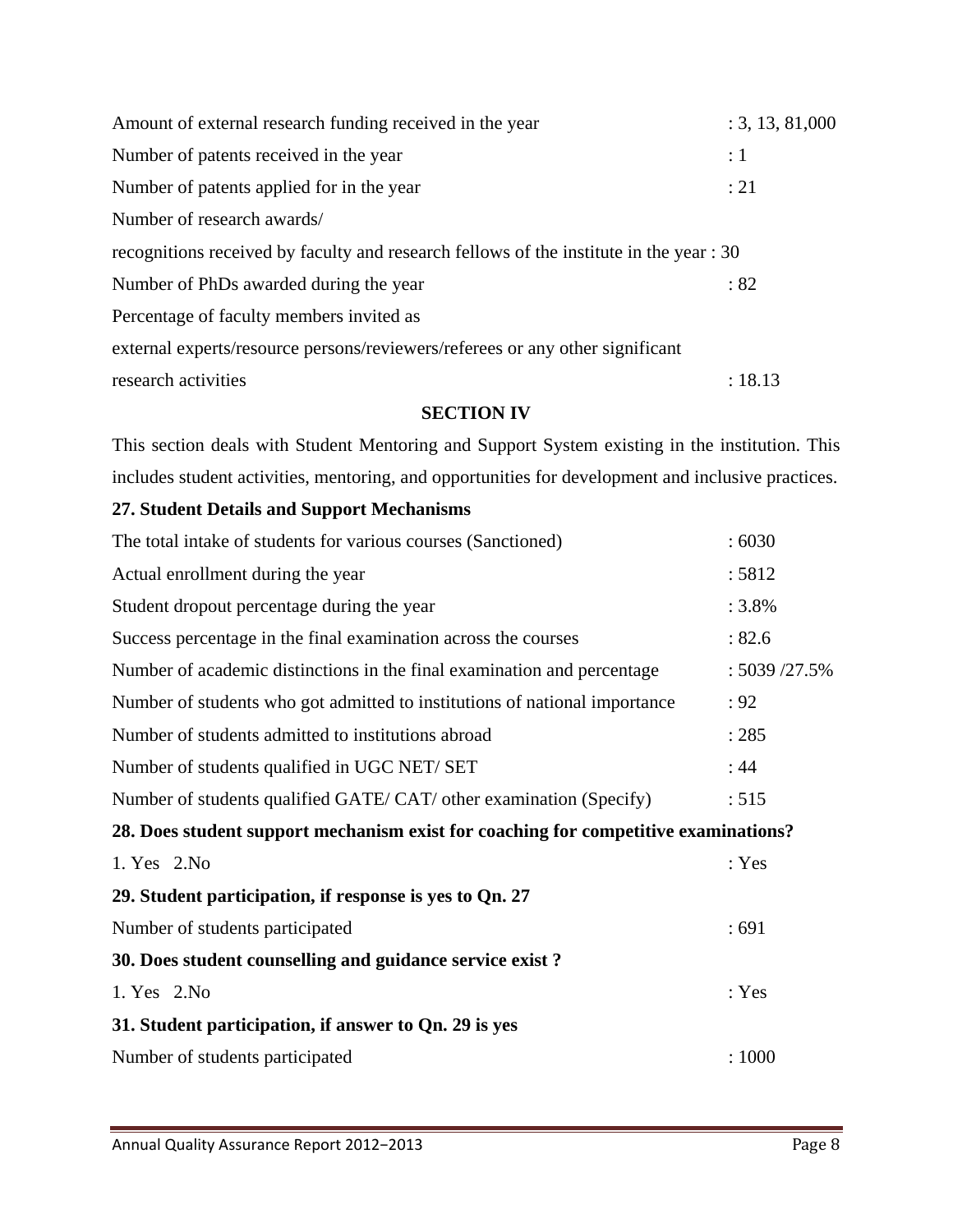#### **32. Career Guidance**

| Number of career guidance programmes organized                                | : 0    |
|-------------------------------------------------------------------------------|--------|
| Percentage of students participated in career guidance programmes             | : 0    |
| 33. Is there provision for campus placement?                                  |        |
| 1. Yes 2. No                                                                  | : Yes  |
| 34. If yes to Qn. 32                                                          |        |
| Number of students participated in campus selection programmes                | : 3032 |
| Number of students selected for placement during the year                     | : 2444 |
| 35. Does gender sensitization program exist?                                  |        |
| 1. Yes 2. No                                                                  | : No   |
| 36. If Answer is Yes to Qn 34                                                 |        |
| Number of programmes<br>Organized                                             |        |
| 37. Student activities                                                        |        |
| Number of students Participated in external Cultural events                   | :365   |
| Number of prizes won by Students in external cultural Events                  | :40    |
| Number of cultural events Conducted by the institute For the students         | : 125  |
| Number of students Participated in International sports and Games events      | :1     |
| Number of students Participated in national Level sports and games Events     | : 382  |
| Number of students Participated in state level Sports and games events        | : 340  |
| Number of students Participated in university Level sports and games Events   | :58    |
| Number of prizes won by Students in international Sports and games events     | :0     |
| Number of prizes won by Students in national level Sports and games events    | : 245  |
| Number of prizes won by Students in state level Sports and games events       | : 210  |
| Number of prizes won by Students in university level Sports and games events  | : 0    |
| Number of sports and Games events conducted By the institute for the Students | :179   |
| 38. Composition of students                                                   |        |
| Percentage of Scheduled<br>Caste                                              | : 0    |
| Percentage of Scheduled<br>Tribe                                              | : 0    |
| Percentage of other Backward communities                                      | : 0    |
| Percentage of women Students                                                  | :28    |
| Percentage of physically Challenged                                           | : 40   |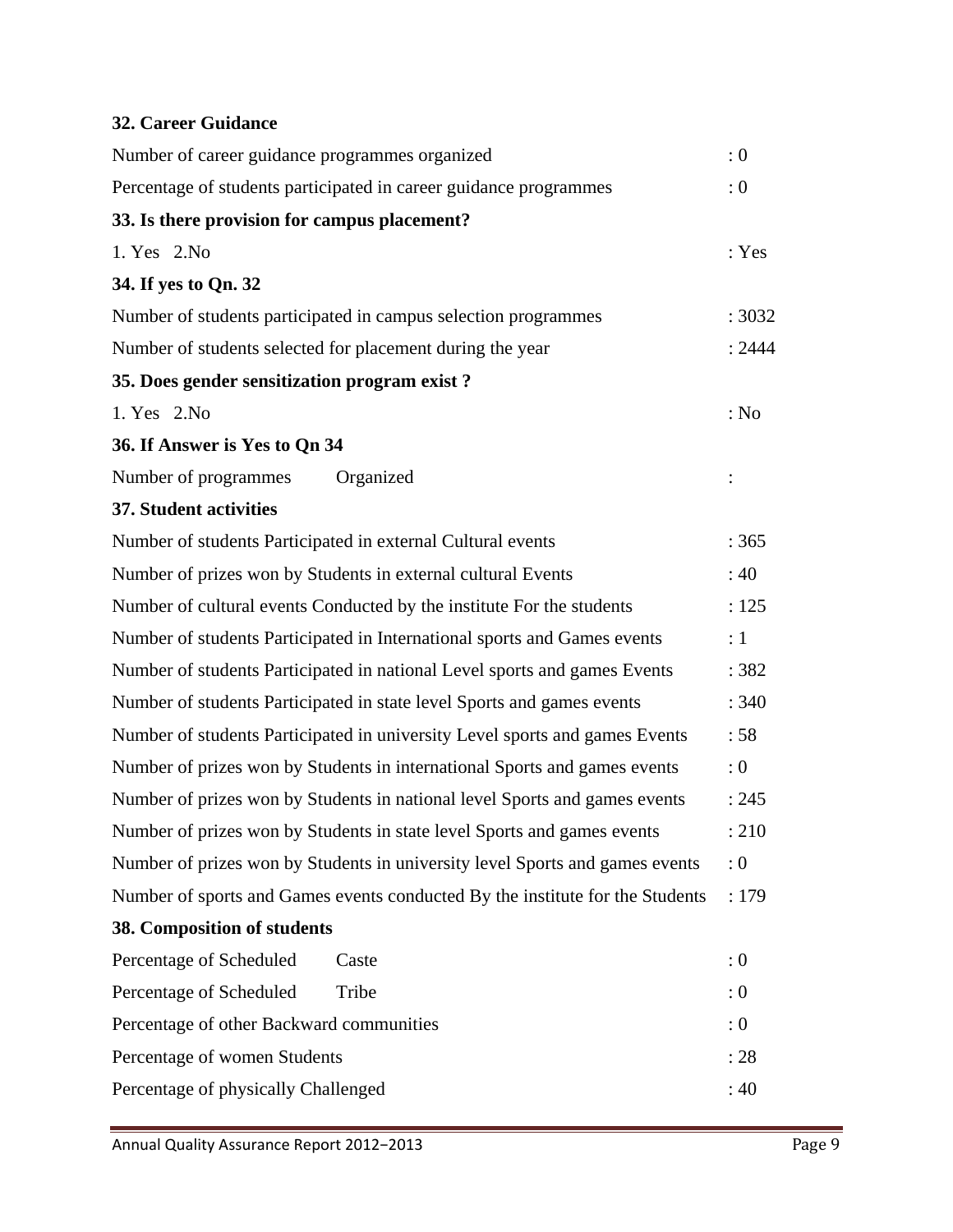| Percentage of rural Students                                       | : 0             |
|--------------------------------------------------------------------|-----------------|
| Percentage of urban Student                                        | : 0             |
| 39. Scholarships and Financial Support                             |                 |
| Number of students Availing financial support From the institution | :57             |
| Amount disbursed as Financial support from the Institution         | : 4, 03, 11,500 |
| Number of students Awarded scholarship from the institution        | : 1723          |
| Number of students Received notable National/international         |                 |
| achievements/recognition                                           | : 1, 47, 25,000 |
| <b>40. Student initiatives</b>                                     |                 |
| Number of community upliftment programmes initiated by students    | :10             |
| Number of literary programmes initiated by Students                | : 6             |
| Number of social action                                            |                 |
| Initiatives based on Science / environment Initiated by students   | :4              |
| Number of student research Initiatives                             |                 |

#### **SECTION V**

This section surveys the Governance and Innovation at the institution related to quality management. The educational management

Strategies adopted and in practice for achieving the objectives are focused.

| 41. Whether perspective plan for overall developmental activities is created?             |       |
|-------------------------------------------------------------------------------------------|-------|
| 1. Yes 2. No                                                                              | : Yes |
| 42. If the answer for Qn. 41 is Yes, is the plan implemented and monitored?               |       |
| 1. Yes 2. No                                                                              | : Yes |
| 43. Whether benchmarking is created for institutional quality management efforts?         |       |
| 1. Yes 2. No                                                                              | : No  |
| 44. If the answer to Question 42 is Yes, please list the benchmarking in various areas of |       |
| development in bullet format                                                              |       |
| 45. Is a Management Information System (MIS) in place ?                                   |       |
| 1. Yes 2. No                                                                              | : Yes |
|                                                                                           |       |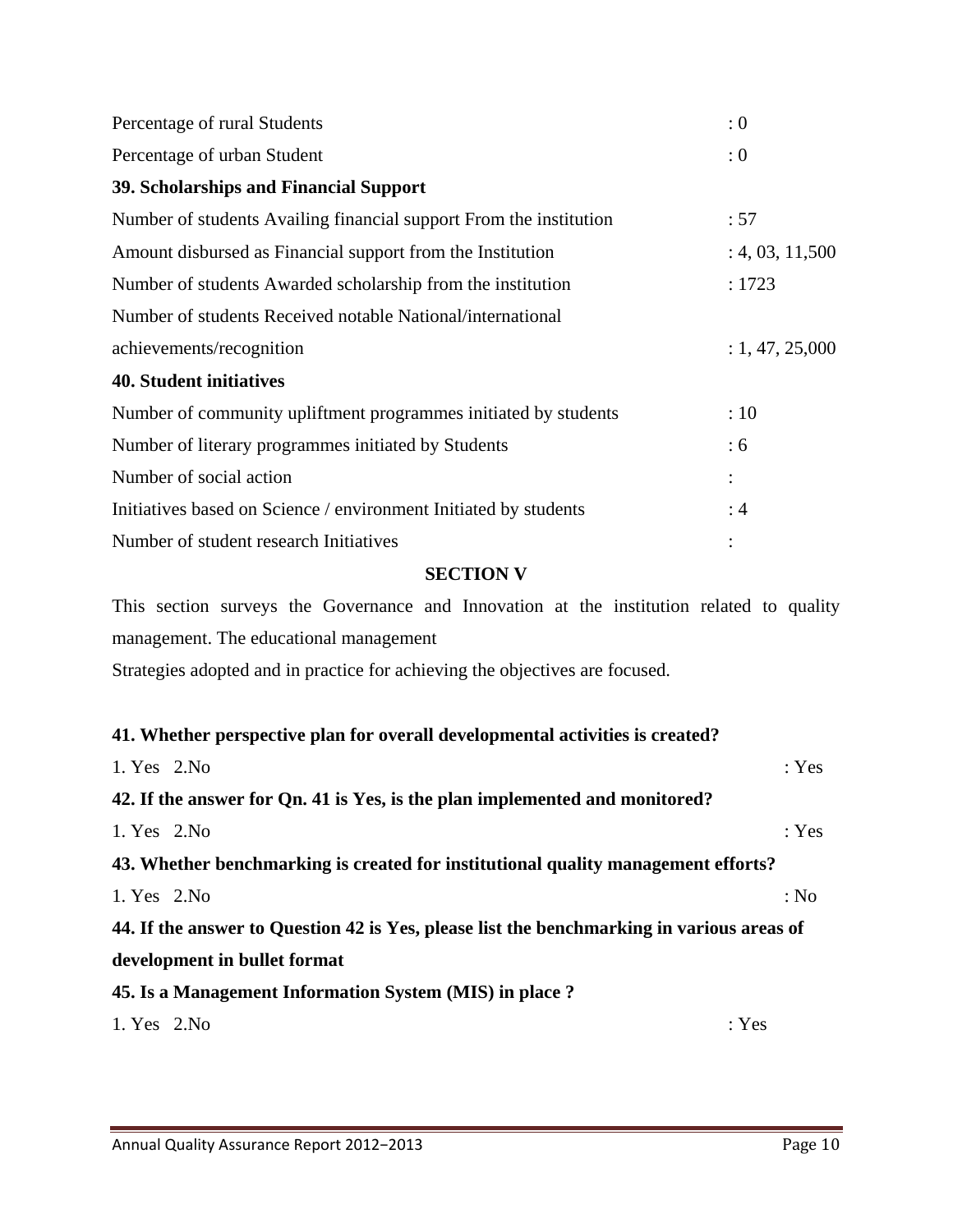#### **46. If answer to question 44 is Yes, please provide details of MIS applied to**

**1. Administrative procedures including finance :** Maintaining in Human Resources Department personal information & academic series and circulars

**2. Student admission :** Application, processing, councelling to admission student profile

**3. Student records :** Student information, academic record, scholarships and related information.

**4. Evaluation and examination procedures :** Scheduling of examination, upload of mark entry and announcement of results

**5. Research administration :** Record of scholars

**6. Others** 

- **(enter the respective details corresponding to the serial numbers)**
- **47. Existence of learning resource management**

| edatabase in library                                                       | : Yes       |
|----------------------------------------------------------------------------|-------------|
| ICT and smartclass room                                                    | : Yes       |
| elearning sources (eBooks, eJournals)                                      | : Yes       |
| Production of teaching modules                                             | : Yes       |
| Interactive learning facilities                                            | : No        |
| 48. Internal resource mobilization : Kindly provide the amount contributed |             |
| Research                                                                   | : 313.81    |
| Consultancy and training                                                   |             |
| Student contribution                                                       | :34305      |
| Alumni contribution                                                        | $:=$        |
| Well-wishers                                                               | $:=$        |
| 49. Infrastructure and welfare spending: Please specify the amount         |             |
| Amount spent for infrastructure development                                | : 6512.44   |
| Amount spent for student welfare                                           | : 4, 54,000 |
| Amount spent for staff welfare                                             | : 1.431akhs |
| 50. Is delegation of authority practiced                                   |             |
| 1. Yes 2. No                                                               | : Yes       |
| 51. Does grievance redressal cell exist?                                   |             |
| Faculty                                                                    | : No        |
|                                                                            |             |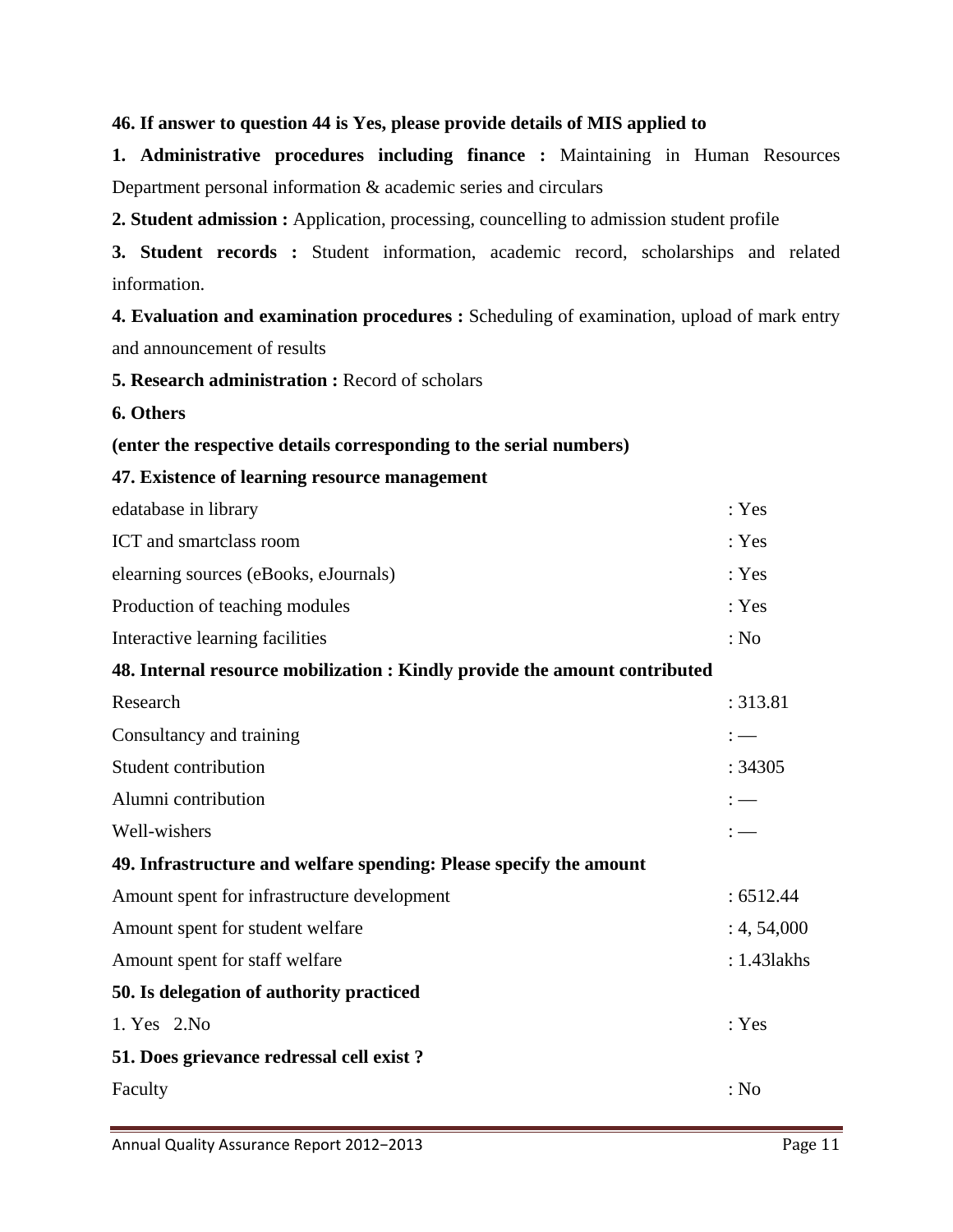| <b>Students</b>                                                                          | : Yes      |
|------------------------------------------------------------------------------------------|------------|
| <b>Staff</b>                                                                             | : No       |
| 52. Grievances received from faculty and resolved (Enter a number; 0 for nil)            |            |
| Number of grievances received                                                            | $\colon 0$ |
| Number of grievances resolved                                                            | $\div 0$   |
| 53. Number of grievances received from students and resolved (Enter a number; 0 for nil) |            |
| Number of grievances Received                                                            | :45        |
| Number of grievances Resolved                                                            | :45        |
|                                                                                          |            |

### **54. Number of grievances received from other staff members and resolved (Enter a number; 0 for nil)**

| Number of grievances Received |  |
|-------------------------------|--|
| Number of grievances Resolved |  |

#### **55. Has the institution conducted any SWOT analysis during the year?**

| 1. Yes 2. No |  | : Yes |
|--------------|--|-------|
|              |  |       |

#### **56. The SWOT analysis was done by internal or by external agency**

| 1. Internal 2. External | : Internal |
|-------------------------|------------|
|                         |            |

#### **57. Kindly provide three identified strengths from SWOT Analysis (in bullet format)**

- 1. Quality Publication.
- 2. Continuous improvement in quality.
- 3. Transparency in administration.

#### **58. Kindly provide three identified weaknesses from the SWOT analysis (in bullet**

#### **Format**)

1. Non-availability of adequate financial support from the government.

- 2. Non-uniformity in the research output across the university.
- 3. industry- institute interaction not to the expected level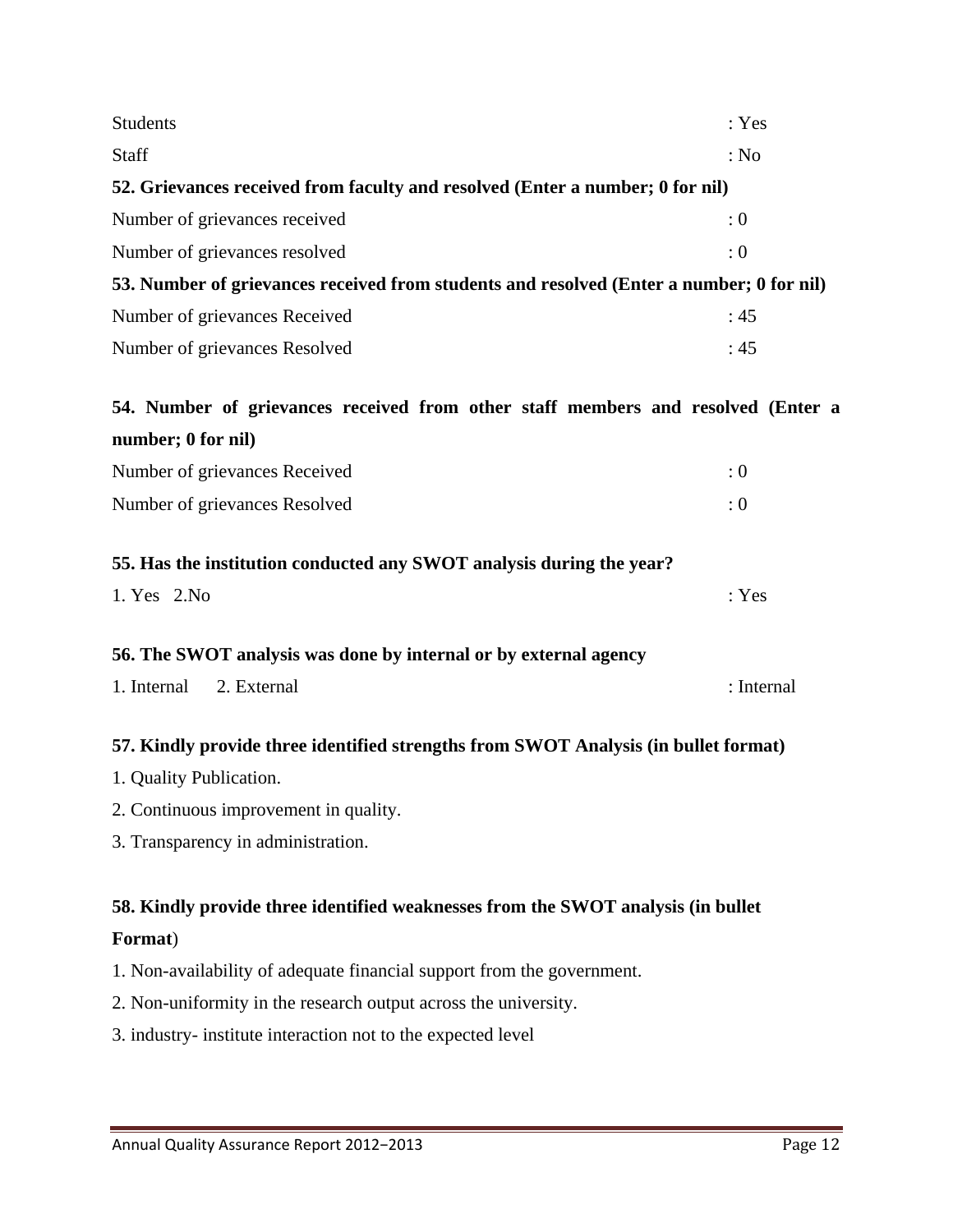#### **59. Kindly provide two opportunities identified from the SWOT analysis (in bullet format)**

1. To be on-par with international standards in teaching – learning.

2. To create more entrepreneurs rather than job seller.

#### **60. Kindly provide two identified challenges/threats from SWOT analysis (in bullet Format)**

1. Creation of state-of-art infrastructure facilities.

4. Satisfying all stakeholder.

#### **61. Identify any significant progress made by the institution towards achieving the Goals and objectives during the year (list below in bullet format)**

1. No. of publication in scoops-index journals

- 2. Record placement of students.
- 3. Creation of new research center.

#### **62. How do you perceive the role of NAAC in the quality development of your institution (Suggestions in bullet format to be given below)**

1.Improvement inequality cousiounes

#### ONCLUDING REMARKS

This exercise is intended to make a self analysis of the quality development of the institution during the year. The perspective plan and implementation for every year is to be documented and analysed to get a cumulative index for the period of accreditation and reaccreditation. Any substantial changes / initiative in this direction is to be separately listed. The best practices in various areas can be listed as a separate annexure. The data will be used to create a quality profile based on the total score index arrived at and this would help to map the institutions' strengths and areas of improvement.

NAAC will provide feedback and a quality profile based on analysis of your inputs if you desire so.

Thank you for your participation.